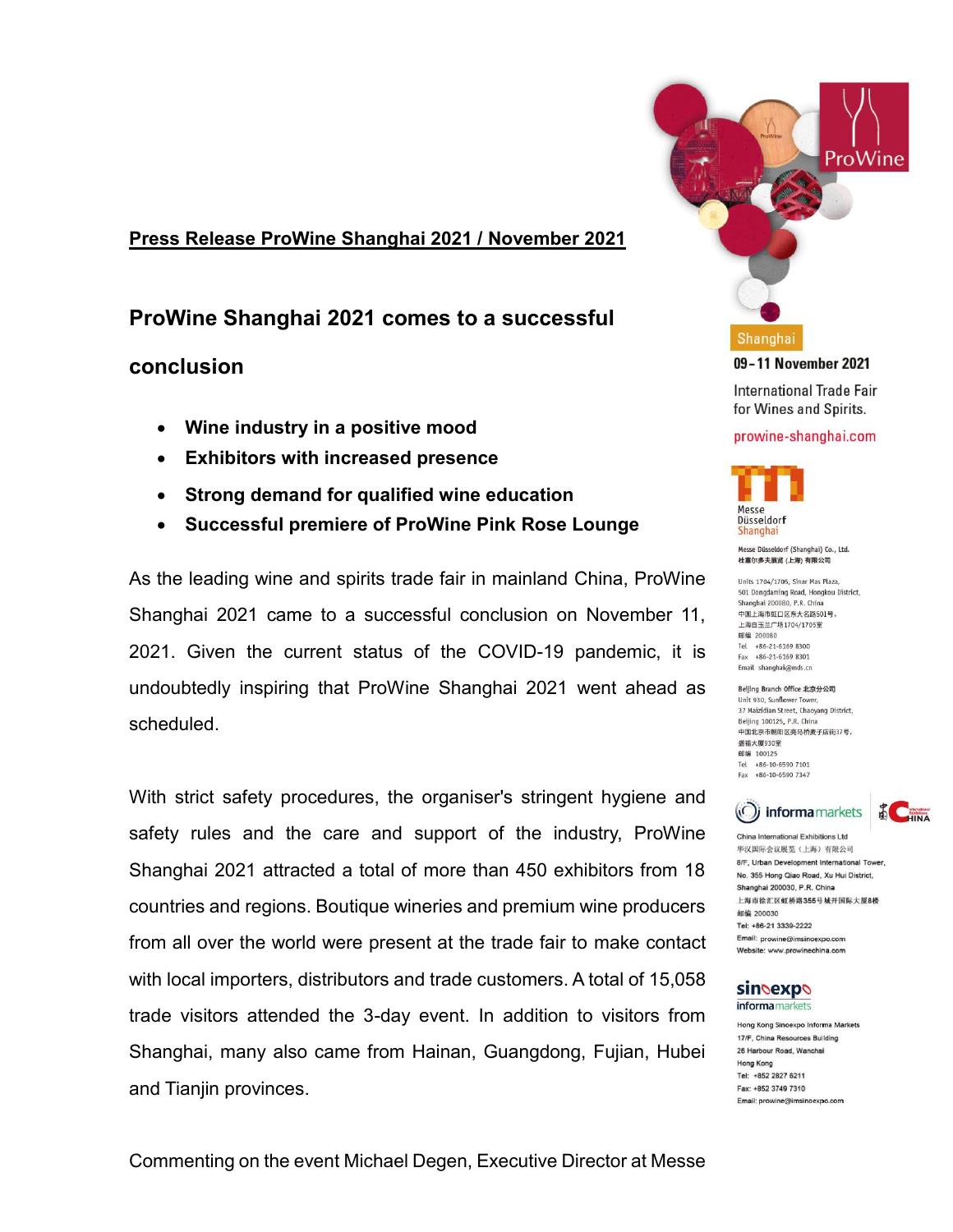Düsseldorf said: "Hosting ProWine Shanghai 2021 as scheduled despite the ongoing COVID-19 complications fully underlines the strategic and international role of ProWine Shanghai. The Chinese wine and spirits market remains strong and is developing well. We believe the next edition of ProWine Shanghai will be even more promising and impressive."

Ian Roberts, Vice President Asia at Informa Markets said: "Despite the strict Covid measures ProWine Shanghai still attracted 15,058 visitors. By holding ProWine Shanghai concurrently with China's leading food and hospitality show, FHC, we are able to bring together all the major food and drink importers and distributors at the same time."

## **Exhibitors remain confident with increased presence**

The pavilion of the California Wine Institute was the largest in nine years, and nearly 20% larger than in 2020. In addition to the 19 wineries and vintners present on-site, 45 boutique wines from 10 wineries were on display with tasting sessions. The Canadian National Pavilion, with full support of Agriculture and Agri-Food Canada (AAFC), also exhibited at ProWine Shanghai 2021. After missing the 2020 edition its return to ProWine Shanghai was a signal that wine companies around the world are very interested in the Chinese market.

French companies have always been a key part of ProWine. The French Pavilion, organised by Business France, has supported ProWine Shanghai for nine years in a row, ever since ProWine made its debut in mainland China. This year, Business France boasted

Shanghai 09-11 November 2021 International Trade Fair

ProWine

for Wines and Spirits.

### prowine-shanghai.com



Messe Düsseldorf (Shanghai) Co., Ltd. 杜塞尔多夫展览 (上海) 有限公司

Units 1704/1705 Sinar Mas Plaza 501 Dongdaming Road, Hongkou District, Shanghai 200080, P.R. China 中国上海市町口区东大名路501号。 上海白玉兰广场1704/1705室 邮编 200080 Tel +86-21-6169 8300  $Fax +86-21-61698301$ Email shanghai@mds.cn

Beijing Branch Office 北京分公司 Unit 930, Sunflower Tower 37 Maizidian Street, Chaoyang District, Beijing 100125, P.R. China 中国北京市朝阳区亮马桥麦子店街37号, 盛福大厦930室 邮编 100125 Tel +86-10-6590 7101 Fax +86-10-6590 7347



ational Exhibitions I td 华汉国际会议展览(上海)有限公司 8/F, Urban Development International Towe No. 355 Hong Qiao Road, Xu Hui District, Shanghai 200030, P.R. China 上海市徐汇区虹桥路355号城开国际大厦8楼 邮编 200030 Tel: +86-21 3339-2222 Email: prowine@imsinoexpo.com Website: www.prowinechina.com

### sindexpo informa markets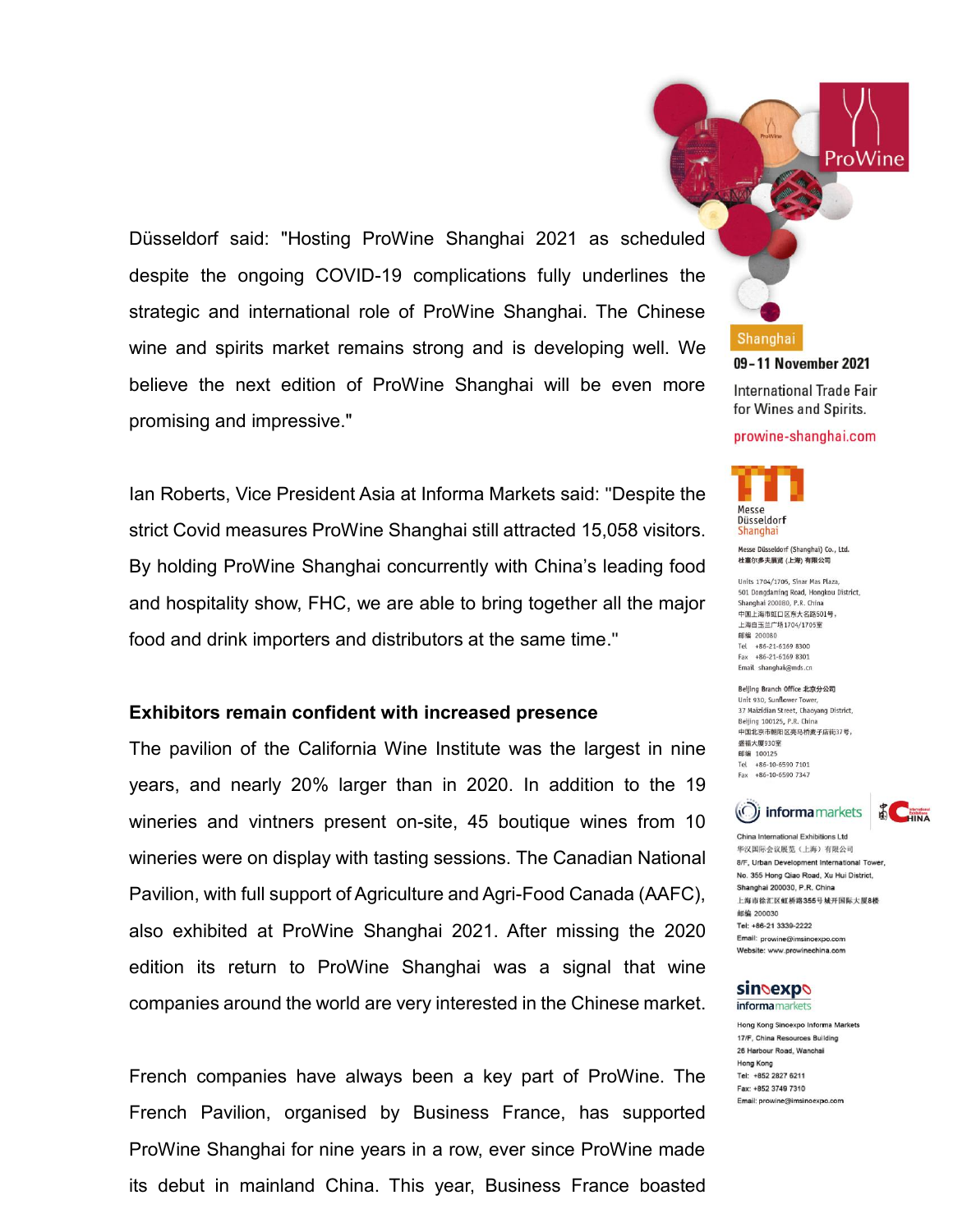exhibition space of nearly 500 square metres, indicating its strong confidence in the Chinese market.

## **Chinese wines moving to the forefront**

In addition to overseas exhibitors, Chinese wines are also making a strong appearance at the fair. Many local wine producers are starting to emerge. Exhibitors including Yinchuan Helan Mountain Eastern Foothills Wine, Up Chinese Wine, COFCO Great Wall and China Wine Union continue to support ProWine Shanghai 2021. The Yinchuan Helan Mountain Eastern Foothills region increased its exhibition space by 50% with 24 wineries compared to 16 in 2020. Notably, the Penglai Coast wine region made its debut at this year's show.

# **Wine education continues to expand with comprehensive coverage**

During the three-day event, a series of high-quality masterclasses took place both at exhibitors' stands and the ProWine Forum, sharing wine appreciation knowledge and industry news. ProWine Shanghai always upholds its original mission, focusing on the global market with deep roots in China. This year, the industry forum at ProWine Shanghai was attended by chairman Li Demei, Charles Treutenaere (General Manager of Domaine de Long Dai), Lv Yang (the only Chinese Master Sommelier) and Zhu Lili (CEO and Founder of Youdian Haohe). The forum featured "The Future of Chinese Wine – Voices of Industry Leaders". Among them, Hao Linhai (Chairman of Ningxia Wine Federation), Jean-Guillaume Prats (President and CEO of Domaines Barons de Rothschild Lafite) and Zhang Yanzhi (Owner of Xige Estate)

Shanghai 09-11 November 2021 International Trade Fair for Wines and Spirits.

ProWine





Messe Düsseldorf (Shanghai) Co., Ltd. 杜塞尔多夫展览 (上海) 有限公司

Units 1704/1705 Sinar Mas Plaza 501 Dongdaming Road, Hongkou District, Shanghai 200080, P.R. China 中国上海市町口区东大名路501号。 上海白玉兰广场1704/1705室 邮编 200080 Tel +86-21-6169 8300  $Fax +86-21-61698301$ Email shanghai@mds.cn

Beijing Branch Office 北京分公司 Unit 930, Sunflower Tower 37 Maizidian Street, Chaoyang District, Beijing 100125, P.R. China 中国北京市朝阳区亮马桥麦子店街37号, 盛福大厦930室 邮编 100125 Tel +86-10-6590 7101 Fax +86-10-6590 7347



China Inte ational Exhibitions I td 华汉国际会议展览(上海)有限公司 8/F, Urban Development International Tower No. 355 Hong Qiao Road, Xu Hui District, Shanghai 200030, P.R. China 上海市徐汇区虹桥路355号城开国际大厦8楼 邮编 200030 Tel: +86-21 3339-2222 Email: prowine@imsinoexpo.com Website: www.prowinechina.com

### sindexpo informa markets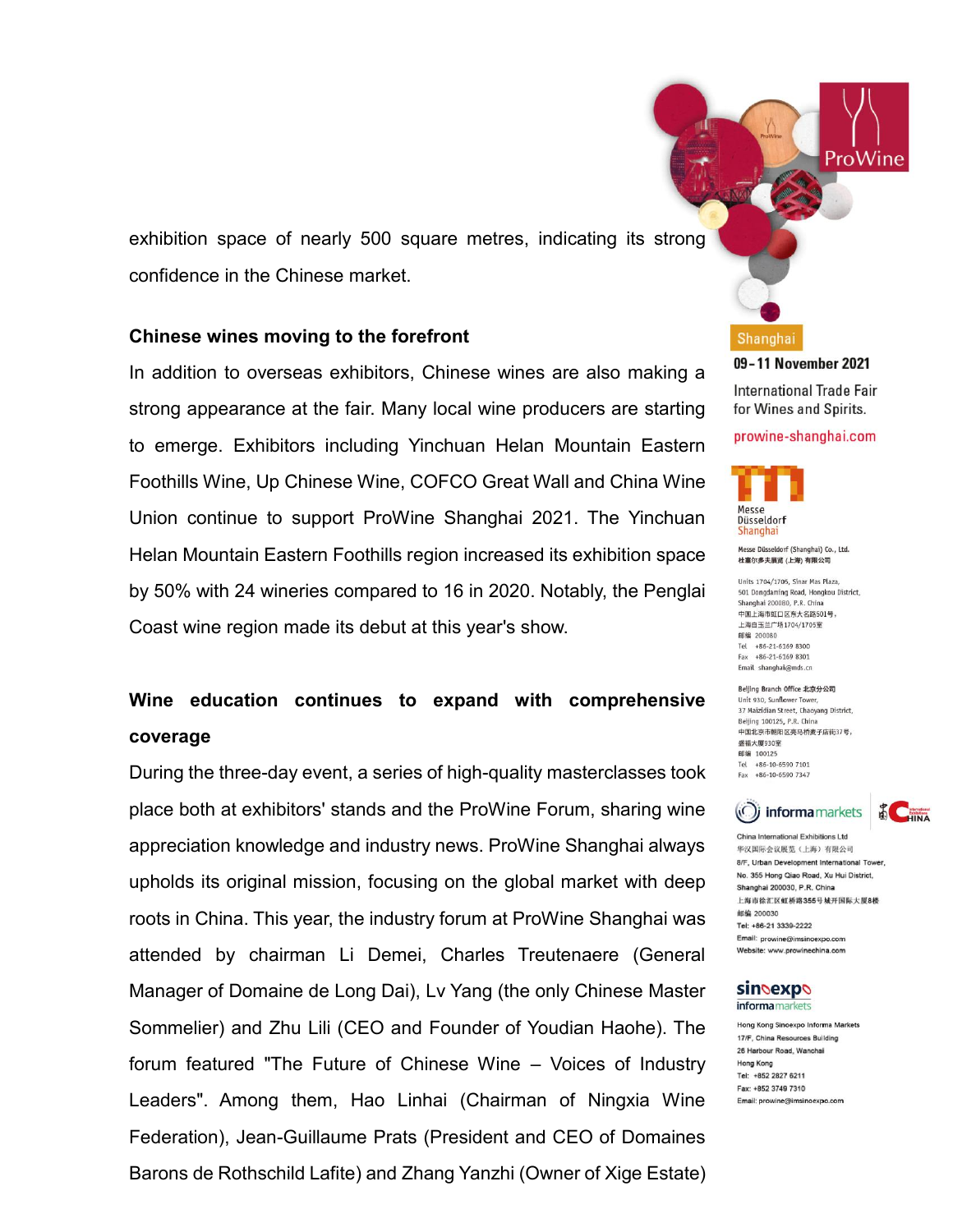participated in the forum by video link.

Lv Yang, the only Chinese Master Sommelier and the founder of Grapea & Co., said, "The deep cooperation with ProWine Shanghai happens every year, and this year it goes one step further now entering the main forum, and also participating in the industry forum of ProWine Shanghai. Almost every masterclass was full. We wine educators are hopeful and confident about the future of the industry."

In addition to the strong presence of Chinese wine, ProWine Shanghai also presented a number of exciting masterclasses including Sassicaia Vertical Tasting & Business Partner Program Launch, Barrua Masterclass of Italy, IWSC Award-winning Master of Wine class, Slovenian Masterclass, Château Angélus Masterclass, Masterclass on Pinot Paradise Germany, as well as the event "Champagne in the Postpandemic Era – Current Developments and Trends for Champagne on the Chinese Market".

## **The brand-new ProWine Pink Rose Lounge**

ProWine Shanghai 2021 is acutely aware of market trends offering several special zones including the ProWine Pink Rosé Lounge and Decanter Award-winning Wine Tasting Area. The aim was to create immersive, must-visit spots for visitors to unlock the "value and beauty" of rosé wines, and discover top-quality wines, tasted and rated by leading international wine experts at the Decanter World Wine Awards. Created to enhance visitor experiences and interactions, these special zones also provided exhibitors with a more diverse and varied platform



International Trade Fair for Wines and Spirits.

### prowine-shanghai.com



Messe Düsseldorf (Shanghai) Co., Ltd. 杜塞尔多夫展览 (上海) 有限公司

Units 1704/1705 Sinar Mas Plaza 501 Dongdaming Road, Hongkou District, Shanghai 200080, P.R. China 中国上海市町口区东大名路501号。 上海白玉兰广场1704/1705室 邮编 200080 Tel +86-21-6169 8300  $Fax +86-21-61698301$ Email shanghai@mds.cn

Beijing Branch Office 北京分公司 Unit 930, Sunflower Tower 37 Maizidian Street, Chaoyang District, Beijing 100125, P.R. China 中国北京市朝阳区亮马桥麦子店街37号, 盛福大厦930室 邮编 100125 Tel +86-10-6590 7101 Fax +86-10-6590 7347



China International Exhibitions I td 华汉国际会议展览(上海)有限公司 8/F, Urban Development International Tower No. 355 Hong Qiao Road, Xu Hui District, Shanghai 200030, P.R. China 上海市徐汇区虹桥路355号城开国际大厦8楼 邮编 200030 Tel: +86-21 3339-2222 Email: prowine@imsinoexpo.com Website: www.prowinechina.com

### sindexpo informa markets